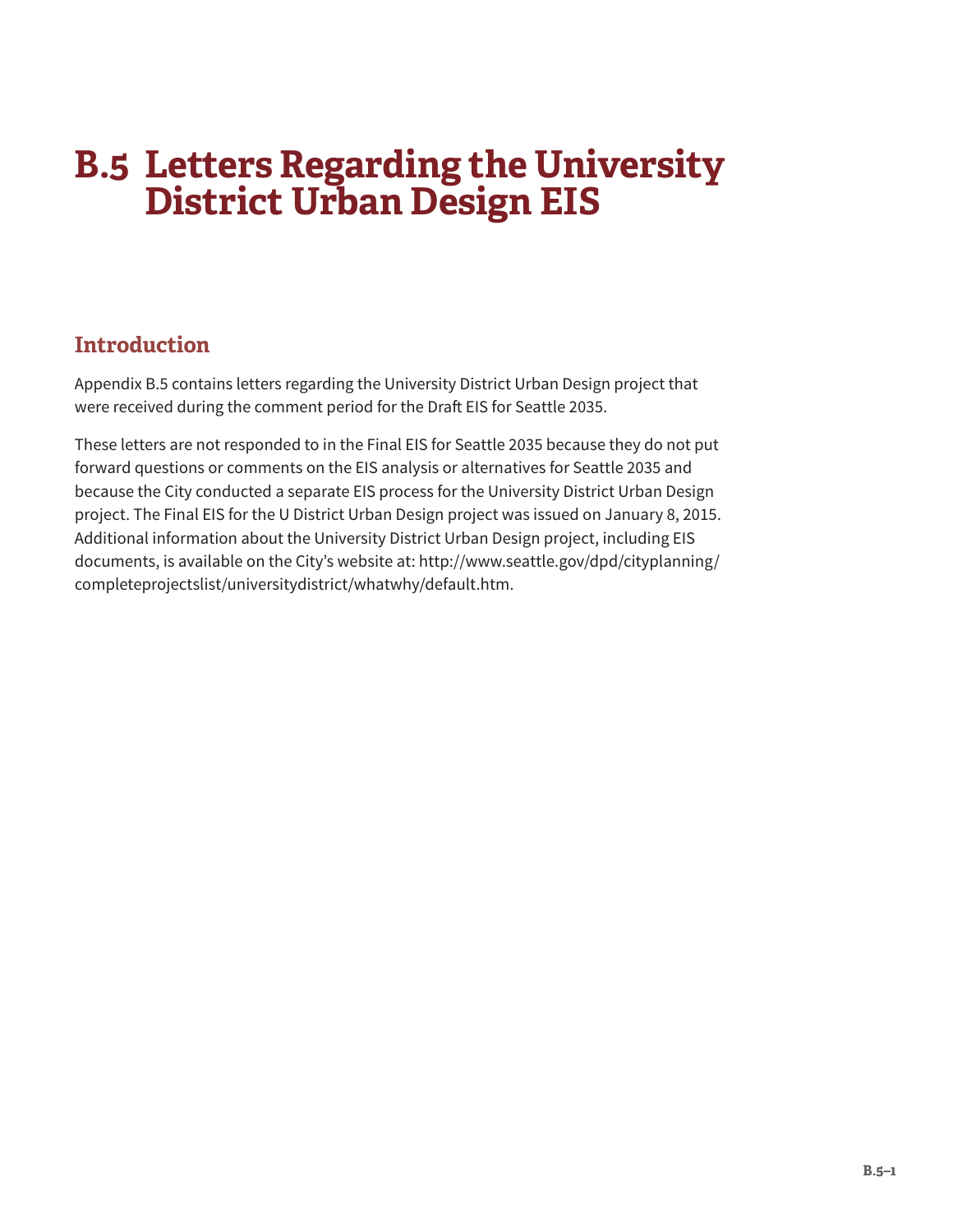FACT SHEET 1. SUMMARY 2. ALTERNATIVES 3. ANALYSIS

4. COMMENTS **APPENDICES**

Seattle Comprehensive Plan Update **Final EIS** May 5, 2016

**B.5 University District Urban Design EIS**

< intentionally blank >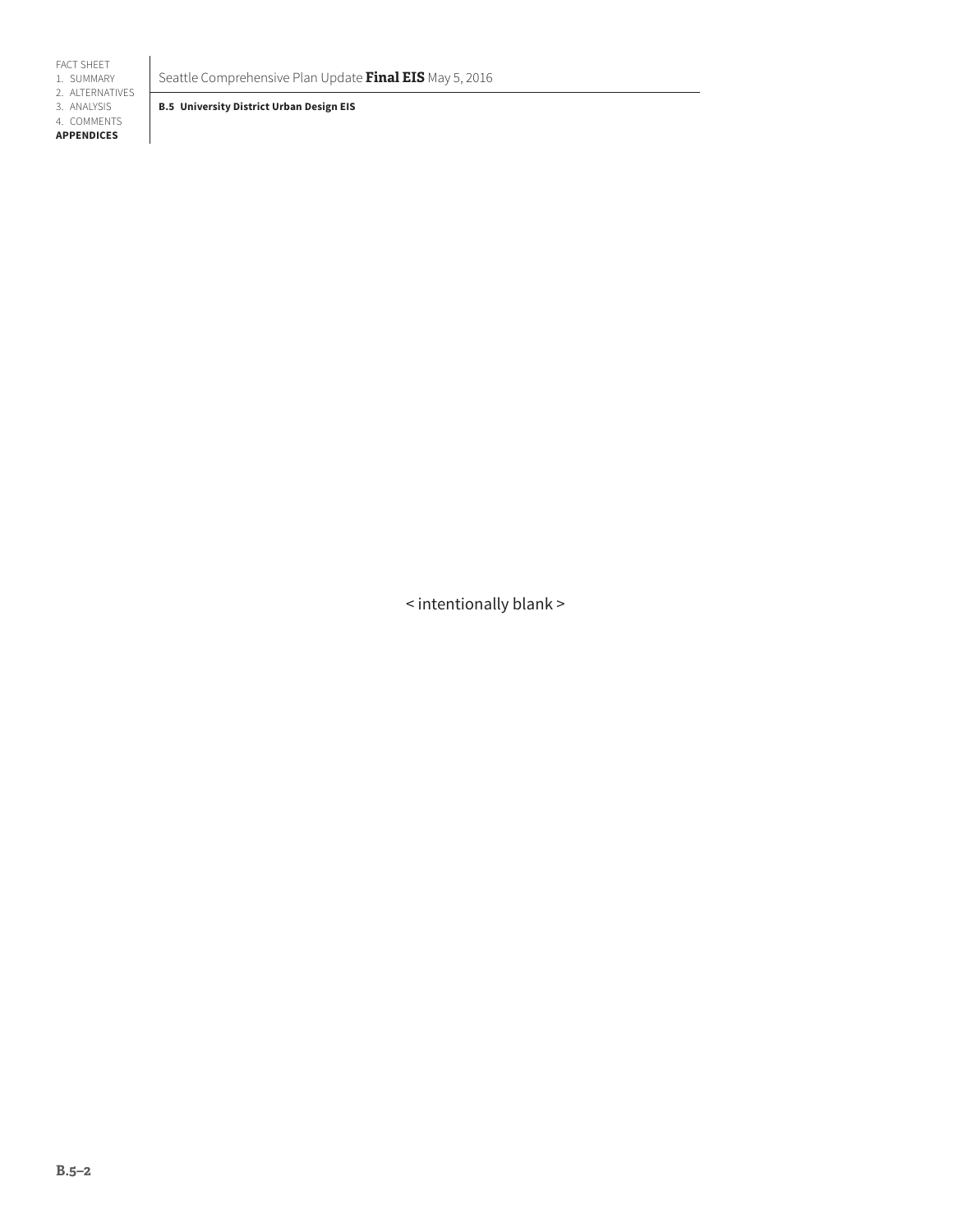## **Comments Received on the Seattle Comprehensive Plan EIS regarding the University District EIS**

| <b>Name</b>        | <b>Date</b>     | <b>Comment</b>                                                                                                                                                                                                                                                                                                                                                                                                                                                                                                                                                                                                                                                                                                                                                                                                                                                                                                                                                                                                                                                                                                                                                                                                                                                                                                                                                                                     |
|--------------------|-----------------|----------------------------------------------------------------------------------------------------------------------------------------------------------------------------------------------------------------------------------------------------------------------------------------------------------------------------------------------------------------------------------------------------------------------------------------------------------------------------------------------------------------------------------------------------------------------------------------------------------------------------------------------------------------------------------------------------------------------------------------------------------------------------------------------------------------------------------------------------------------------------------------------------------------------------------------------------------------------------------------------------------------------------------------------------------------------------------------------------------------------------------------------------------------------------------------------------------------------------------------------------------------------------------------------------------------------------------------------------------------------------------------------------|
| (Last, First)      | <b>Received</b> |                                                                                                                                                                                                                                                                                                                                                                                                                                                                                                                                                                                                                                                                                                                                                                                                                                                                                                                                                                                                                                                                                                                                                                                                                                                                                                                                                                                                    |
| Abraham,<br>Cheryl | 06/18/2015      | I oppose the Upzone proposals made in the EIS studies and do<br>not want the building heights on the Ave to change & especially<br>oppose the building of 340ft towers on the Ave.<br>Please don't let us lose another historic neighborhood & its<br>diversity of affordable small business!!!<br>Thank you,<br>Cheryl Abraham                                                                                                                                                                                                                                                                                                                                                                                                                                                                                                                                                                                                                                                                                                                                                                                                                                                                                                                                                                                                                                                                    |
| Aceves,            | 06/18/2015      | To who it may concern                                                                                                                                                                                                                                                                                                                                                                                                                                                                                                                                                                                                                                                                                                                                                                                                                                                                                                                                                                                                                                                                                                                                                                                                                                                                                                                                                                              |
| Rene               |                 | I feel very strongly about preserving the traditional, intimate<br>character of Seattle's neighborhoods. I live in Wedgwood and<br>bike to work in the U-District, where I've worked for 18 years. I<br>look forward to the expansion of light rail in our region, but I do<br>not think it is an excuse for ugly, impersonal apartments that<br>displace something worthy that existed before. Too often, said<br>development is the same old apartment or condo blocks<br>alternating with the same old town houses. We're tired of that.<br>The businesses that set up in the ground floors of these tiresome<br>buildings consist largely of tanning salons, Quizno's, and other<br>commercial flotsam and jetsam. We don't want that. How about<br>some creativity? How about some vision? Those "single family<br>dwellings" that are supposedly not conducive to future growth<br>are, in many cases, in fact dense housing comprised of groups of<br>singles, multi-generational families, immigrants and creative<br>types. Please don't ruin that. Not only that, by being only one or<br>two stories high they let in precious sunlight during our vitamin D<br>starved winters. Same goes for businesses housed in low slung<br>buildings like Flowers on the Ave and 43rd St. NE in the U-District.<br>I don't want to lose that.<br>Sincerely,<br><b>Rene Aceves</b><br>206-979-2457 |
| Byrne,<br>Kevin    | 06/18/2015      | I am adding my voice to the many who oppose the Upzone<br>proposals made in the EIS studies and do not want the building                                                                                                                                                                                                                                                                                                                                                                                                                                                                                                                                                                                                                                                                                                                                                                                                                                                                                                                                                                                                                                                                                                                                                                                                                                                                           |
|                    |                 | heights on the Ave to change & especially oppose the building of<br>340ft towers on the Ave.                                                                                                                                                                                                                                                                                                                                                                                                                                                                                                                                                                                                                                                                                                                                                                                                                                                                                                                                                                                                                                                                                                                                                                                                                                                                                                       |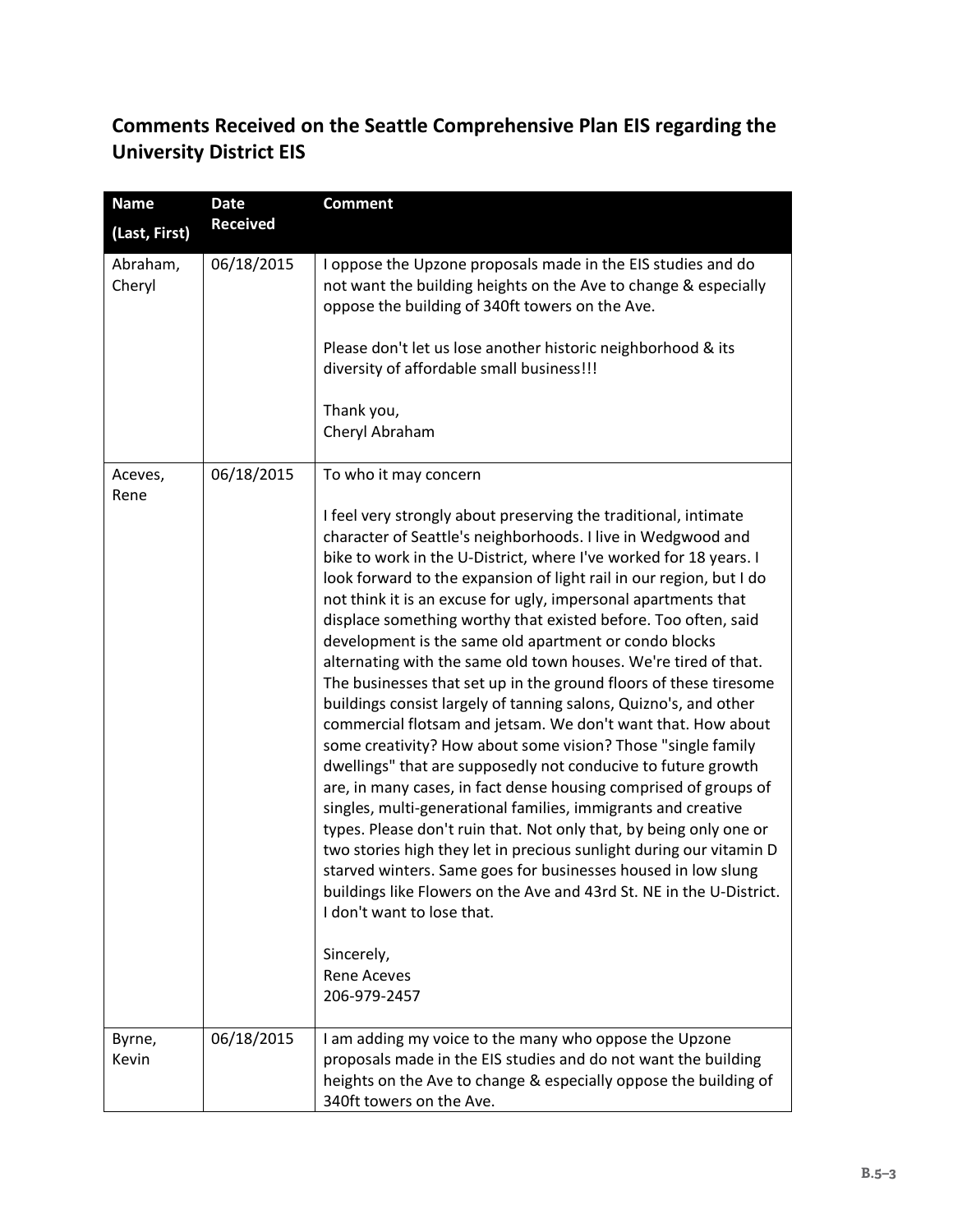| <b>Name</b>                 | Date            | <b>Comment</b>                                                                                                                                                                                                                                                                                                                                                                                                                                                                                                                                                                                                                                                                                                                                                                                                                                                                                                                                                                                                                                    |
|-----------------------------|-----------------|---------------------------------------------------------------------------------------------------------------------------------------------------------------------------------------------------------------------------------------------------------------------------------------------------------------------------------------------------------------------------------------------------------------------------------------------------------------------------------------------------------------------------------------------------------------------------------------------------------------------------------------------------------------------------------------------------------------------------------------------------------------------------------------------------------------------------------------------------------------------------------------------------------------------------------------------------------------------------------------------------------------------------------------------------|
| (Last, First)               | <b>Received</b> |                                                                                                                                                                                                                                                                                                                                                                                                                                                                                                                                                                                                                                                                                                                                                                                                                                                                                                                                                                                                                                                   |
|                             |                 | The character, culture and heart of this city and its many unique<br>neighborhoods thrive on small businesses and this proposal- and<br>similar projects currently gutting the city of a soul- only hurts<br>them.                                                                                                                                                                                                                                                                                                                                                                                                                                                                                                                                                                                                                                                                                                                                                                                                                                |
| Dunchak,<br>Christine       | 6/18/2015       | I am writing to voice that I oppose the Upzone proposals made in<br>the EIS studies and do not want the building heights on the Ave to<br>change & especially oppose the building of 340ft towers on the<br>Ave. I am sad to have watched Fremont and Capitol Hill lose it's<br>history, charm and personality. Please don't let us loose another<br>historic neighborhood & its diversity of affordable small business.<br>Thank you,<br>Christine                                                                                                                                                                                                                                                                                                                                                                                                                                                                                                                                                                                               |
| Estes-<br>Bolam,<br>Heather | 06/18/2015      | U District is nearer and dearer to My heart then anywhere else. I<br>lived there as a kid I got a job and rented a room for 400\$ a<br>month which included cable and toilet paper it was some of the<br>best times of My life and the vibes WERE great festivals, dancing<br>drum circles in My backyard My tattoo artist neighbor that wore a<br>snake around His neck, acceptance and super awesome hole in<br>the wall eateries that are there to this day. If it turned into what<br>Capitol Hill has I would be devastated. We are taking away<br>everything that makes Seattle the great place it used to be by<br>constantly closing down great places owned by good people and<br>building more high cost condos and apartments that no real<br>people can afford it's sad that a city once built on<br>artists, creativity, acceptance, music etc is no only powered by<br>greed and money. Please don't let this happen please don't let U<br>District become another place that the heart of the city does not<br>even want to visit. |
| Estey, Chris                | 06/18/2015      | Please: You just CAN'T allow this change of the nature of our<br>classic Seattle neighborhood! It's filled with families, working and<br>middle class people with hopes and shops, and our future leaders<br>attending the University. It would be unthinkable to further<br>deprive Seattle residents of yet another neighborhood reflecting<br>the timeless core values and affordable pleasures of this area.<br>If you scare off all the Seattle-owned, unique, profitable small<br>businesses, you will lose the intrinsic character of the University<br>District. There are so many tourist-drawing, student-serving<br>shops and stores on University Avenue, and light rail could bring<br>people to what may be left of the real, historical geography of                                                                                                                                                                                                                                                                               |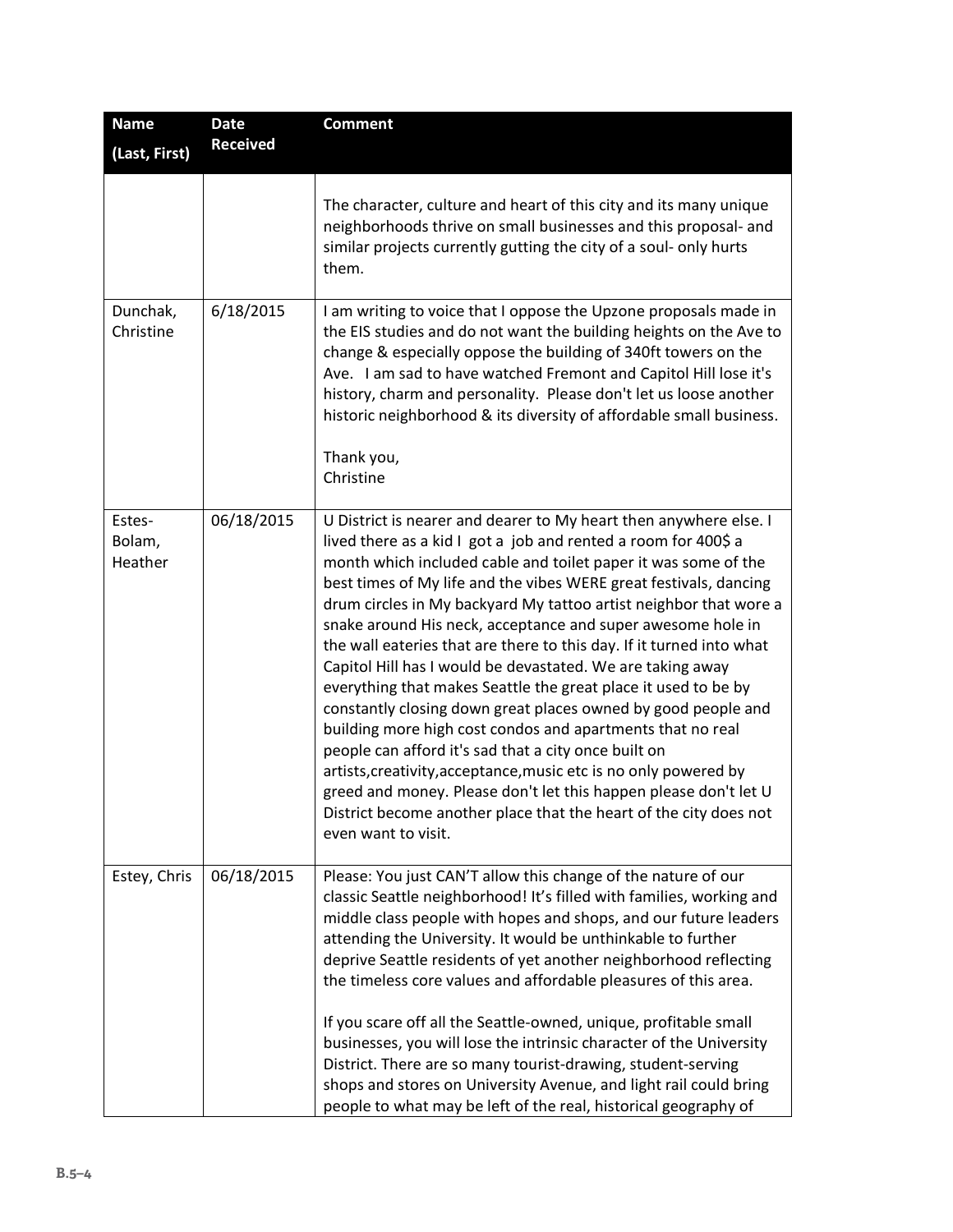| <b>Name</b>      | <b>Date</b>     | <b>Comment</b>                                                                                                                                                                                                                                                                                                                                                                                                                                                                                                                                                                                                                                                                                                            |
|------------------|-----------------|---------------------------------------------------------------------------------------------------------------------------------------------------------------------------------------------------------------------------------------------------------------------------------------------------------------------------------------------------------------------------------------------------------------------------------------------------------------------------------------------------------------------------------------------------------------------------------------------------------------------------------------------------------------------------------------------------------------------------|
| (Last, First)    | <b>Received</b> |                                                                                                                                                                                                                                                                                                                                                                                                                                                                                                                                                                                                                                                                                                                           |
|                  |                 | this area.                                                                                                                                                                                                                                                                                                                                                                                                                                                                                                                                                                                                                                                                                                                |
|                  |                 | Please notice how many new buildings are going up everywhere<br>else, and please don't take away what may be the last charming<br>original Seattle business neighborhood, affordable to people just<br>coming to the city and going to colleges, finding entry-level work<br>and starting new small businesses, inviting immigrants and<br>newcomers into our economies and companies.                                                                                                                                                                                                                                                                                                                                    |
|                  |                 | Not every area needs to be dominated by towering offices and<br>generic corporate landscapes. If you take away all the diversity-<br>friendly urban adventures of our city, by allowing these horrible<br>buildings to be as ubiquitous here as well as every other area in<br>Seattle, there simply isn't any way to encourage new traffic and<br>markets and reasons to live here. There are so many other<br>excellent neighborhoods catering to the upper middle classes - I<br>love U. Village too! But the U. District is a wonderful place where<br>our pioneering ideas keep spreading into further improvements<br>on all levels.                                                                                |
|                  |                 | Don't force the rest of all of real Seattle away! Let's find some<br>way to work with the developers to make more creative<br>structures, but leave the diversity and beauty and history of the<br>Seattle U. District to those who need to work and study here.<br>Wee just can't lose all these old buildings and the families who<br>pay the taxes and keep students and workers fed. It would be<br>unconscionable. It would be unthinkable to drive the city<br>completely out of the city for more office parks and half-filled<br>high-rises and failing retail shops. Trust me, those developers<br>would truly regret it - you still need to keep some Seattle in<br>Seattle to keep bringing people to Seattle! |
|                  |                 | Deep respect,                                                                                                                                                                                                                                                                                                                                                                                                                                                                                                                                                                                                                                                                                                             |
|                  |                 | Chris                                                                                                                                                                                                                                                                                                                                                                                                                                                                                                                                                                                                                                                                                                                     |
|                  |                 | Chris Estey<br>(206) 728-0457                                                                                                                                                                                                                                                                                                                                                                                                                                                                                                                                                                                                                                                                                             |
| Goode,<br>Robert | 06/18/2015      | I oppose the Upzone proposals made in the EIS studies and do<br>not want the building heights on the Ave to change & especially<br>oppose the building of 340ft towers on the Ave. This sort of thing<br>will drive the rent prices of small businesses like Gargoyles<br>Statuary and The Pink Gorilla through the roof and force them to<br>leave the area. It's a historical part of the city, with some                                                                                                                                                                                                                                                                                                               |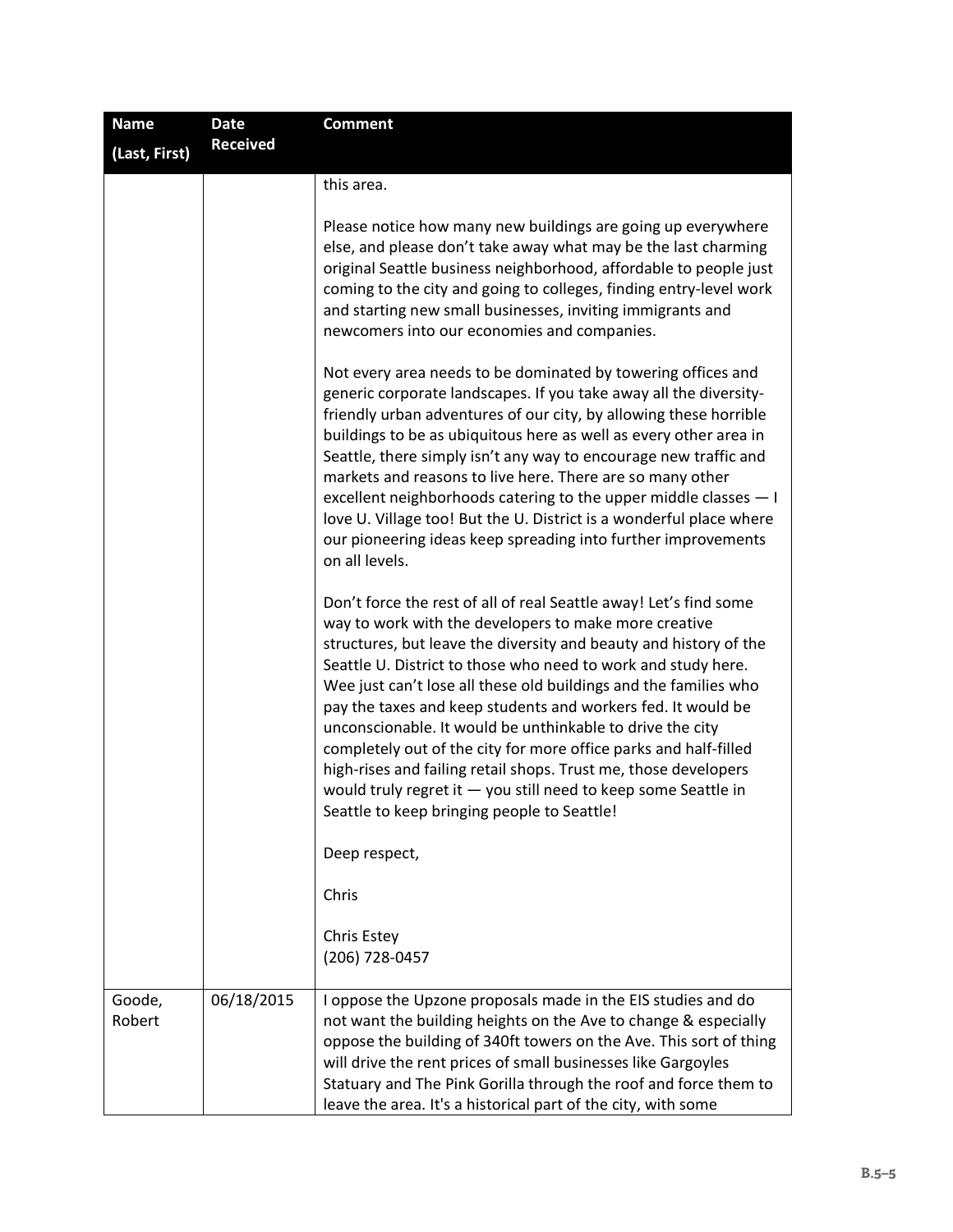| <b>Name</b>     | <b>Date</b>     | <b>Comment</b>                                                                                                                                                                                                                                                                                                                                                                                                                                                                                                                                                                                                                                                                                                                                                              |
|-----------------|-----------------|-----------------------------------------------------------------------------------------------------------------------------------------------------------------------------------------------------------------------------------------------------------------------------------------------------------------------------------------------------------------------------------------------------------------------------------------------------------------------------------------------------------------------------------------------------------------------------------------------------------------------------------------------------------------------------------------------------------------------------------------------------------------------------|
| (Last, First)   | <b>Received</b> |                                                                                                                                                                                                                                                                                                                                                                                                                                                                                                                                                                                                                                                                                                                                                                             |
|                 |                 | businesses having been there 20 years or longer. Do not allow<br>these people to destroy yet another part of Seattle, they've<br>already claimed Capitol Hill, where a well-known bookstore has<br>been in the same location for 23 years, had always paid their rent<br>on time(never once late), and are now being kicked out in six<br>weeks for the spot to be turned into yet another trendy clothing<br>store, likely because 3 new apartment buildings are going up<br>across the street.<br>I am a Seattle voter and I support small business!                                                                                                                                                                                                                      |
| Hall, Rhias     | 06/10/2015      | Please don't demolish the historical core of the Ave in order to<br>install the kind of ugly, soulless, bank vault buildings that have<br>blighted Broadway and Capitol hill. As a person who goes out of<br>her way to support small businesses, I do not want to see them<br>priced out in favor of more expensive, less interesting places.<br>Boutique stores such as Gargoyles Statuary, Flowers restaurant,<br>and Red Light Clothing provide the unique personality that makes<br>the University District worth visiting. We don't want to lose<br>landmarks like Bruce Lee's old dojo, and the amazing Grand<br>Illusion Cinema.<br>Thank you<br><b>Rhias Hall</b>                                                                                                  |
| Higby,<br>Megan | 06/10/2015      | I oppose the upzone proposals for The U-District and would<br>Seattle to Maintain the "historic retail core" on the "Ave"by not<br>allowing this to happen. If the U-district becomes prohibitively<br>expensive, there will be no more unique and culturally significant<br>businesses, there will be no more artists, there will be no place<br>outside the University for students, and longtime residents will be<br>displaced. Basically all of the vital elements that make the<br>University district what it is currently will disappear. The<br>homogenization of historic and culturally significant (non-<br>corporate) districts in major cities has been happening all over<br>this country, don't let it happen to the U district!<br>Regards,<br>Megan Higby |
| Honig,<br>Doug  | 06/17/2015      | As a resident of the Ravenna neighborhood, I often walk through<br>and shop in the University District. I am concerned about<br>redevelopment plans for the U District. Though I recognize that<br>some changes will occur in the wake of transit projects, I do not<br>want to see more large towers come to the area.                                                                                                                                                                                                                                                                                                                                                                                                                                                     |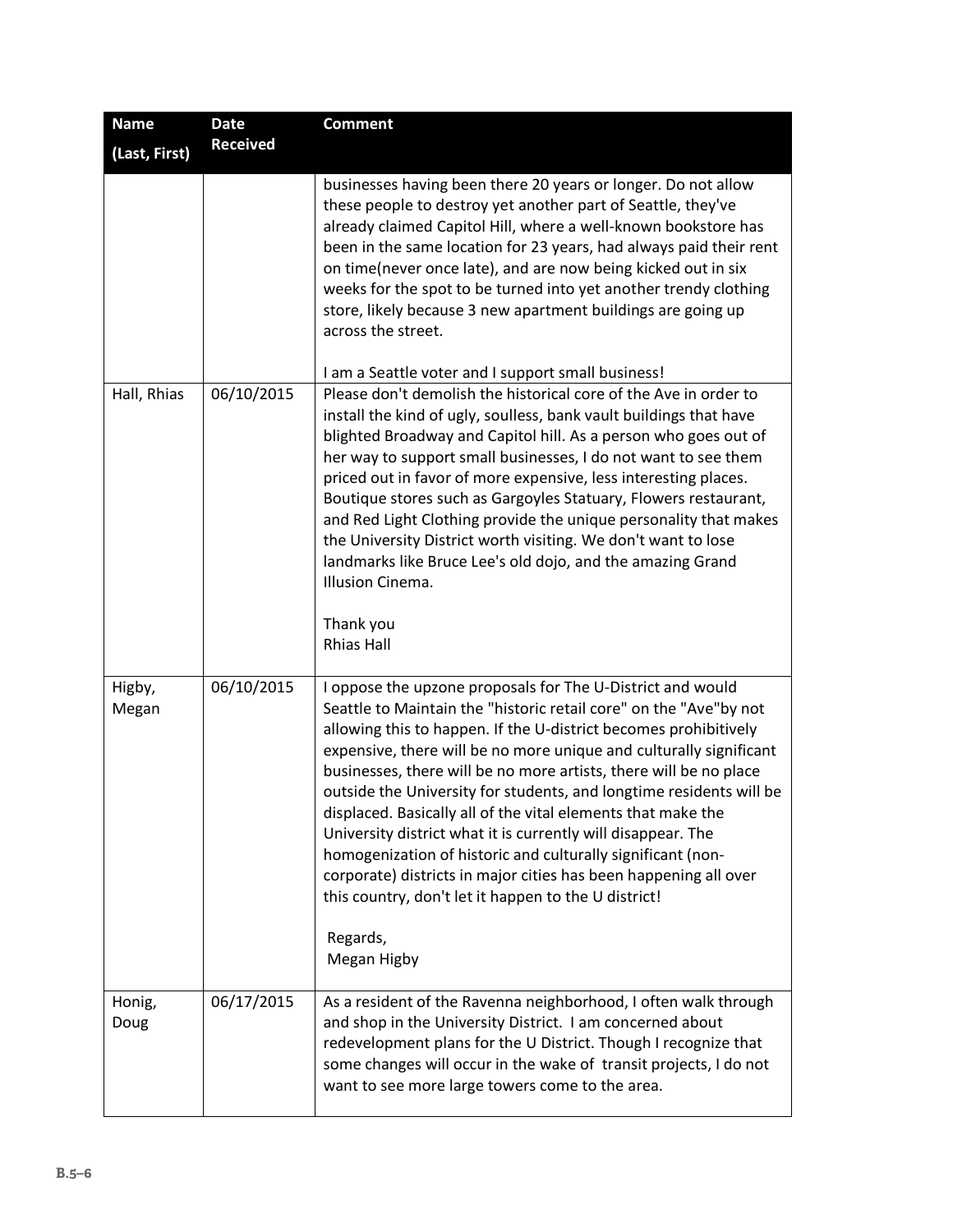| <b>Name</b>                     | <b>Date</b>     | <b>Comment</b>                                                                                                                                                                                                                                                                                                                                                                                                                                                                                                                                                                                                                                                                                                                                                                                              |
|---------------------------------|-----------------|-------------------------------------------------------------------------------------------------------------------------------------------------------------------------------------------------------------------------------------------------------------------------------------------------------------------------------------------------------------------------------------------------------------------------------------------------------------------------------------------------------------------------------------------------------------------------------------------------------------------------------------------------------------------------------------------------------------------------------------------------------------------------------------------------------------|
| (Last, First)                   | <b>Received</b> |                                                                                                                                                                                                                                                                                                                                                                                                                                                                                                                                                                                                                                                                                                                                                                                                             |
|                                 |                 | I urge you to maintain the historic character of this special<br>neighborhood and not approve any plans which would have the<br>foreseeable results of forcing small businesses out of the area.<br>Sincerely,<br>Douglas Honig<br>6320 16th Ave. NE<br>Seattle, WA 98115                                                                                                                                                                                                                                                                                                                                                                                                                                                                                                                                   |
| Kovach, J.;<br>Tarbuck,<br>Aron | 06/18/2015      | Greetings!<br>My partner and I own a small business in the University District.<br>We would like to keep our business. We are a part of this<br>community; we are important to the community. We have<br>watched so many small businesses close in Seattle during the<br>recession. Now that some of us have made it through that trial,<br>please do not destroy any chance for us to add to our community<br>and make a living. We want to stay.<br>Thank you                                                                                                                                                                                                                                                                                                                                             |
|                                 |                 | Aron Tarbuck and J Kovach<br>The Dreaming Comics and Games                                                                                                                                                                                                                                                                                                                                                                                                                                                                                                                                                                                                                                                                                                                                                  |
| Kowalczyk,<br><b>Brian</b>      | 06/18/2015      | To whom it may concern,<br>As a resident of Seattle, I am against the push for greater<br>development of the University District area, specifically the<br>portion of University Avenue between 40th and 55th and its<br>adjoining blocks.<br>The natural turnover of businesses in that area provides more<br>than enough opportunity without destroying the unique<br>character of the neighborhood. Students from the university and,<br>indeed, residents of the north end of Seattle rely on this<br>neighborhood for low-cost shopping and dining. The area is one<br>of Seattle's great treasures. Further development would only<br>push out the small businesses and everyday patrons and<br>residents that make it such a great place.<br>Please put these plans back on the shelf.<br>Sincerely, |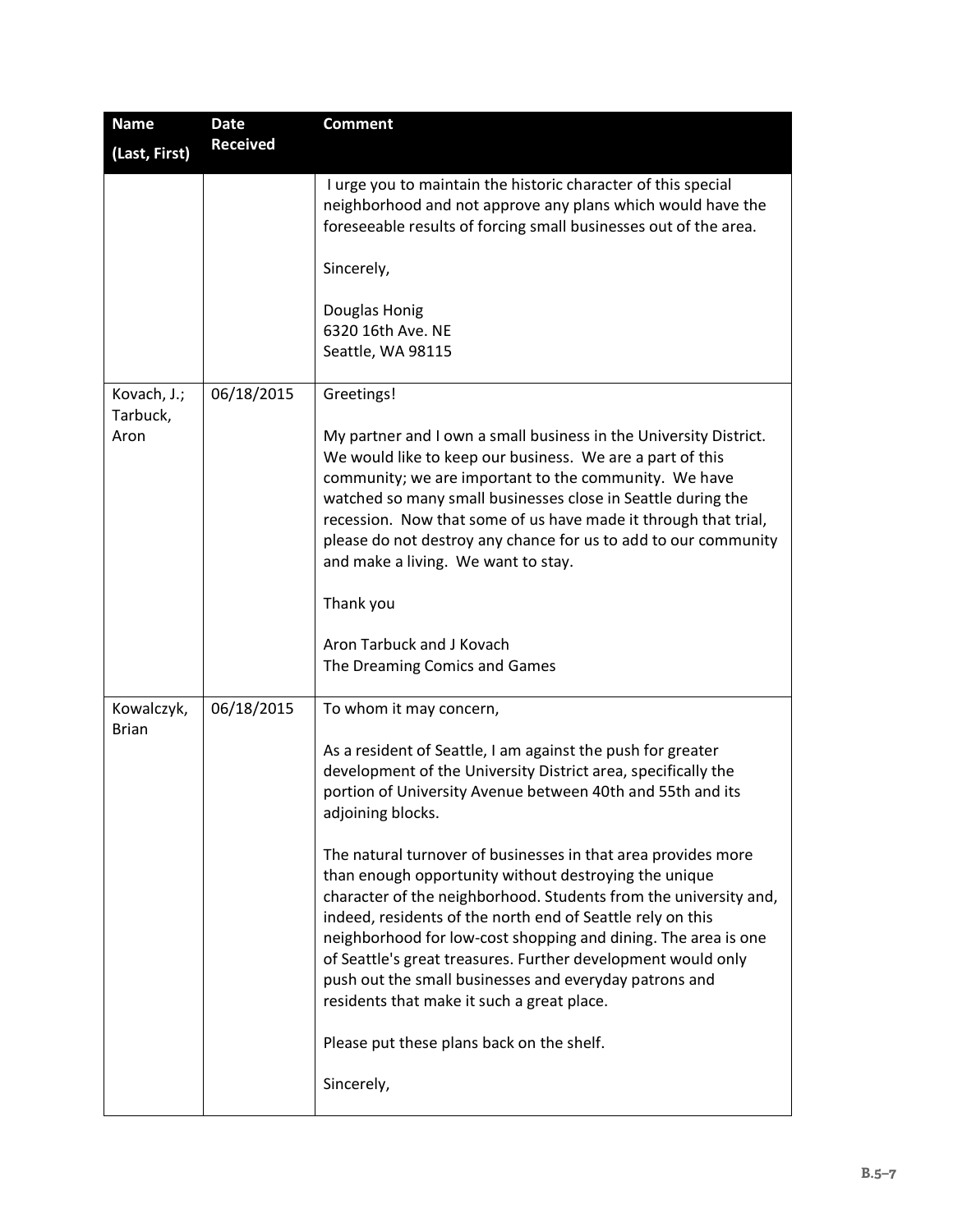| Date       | <b>Comment</b>                                                                                                                                                                                                                                                                                                                                                                                                                                                                                                                                                                                                                                                                                                                                                                           |
|------------|------------------------------------------------------------------------------------------------------------------------------------------------------------------------------------------------------------------------------------------------------------------------------------------------------------------------------------------------------------------------------------------------------------------------------------------------------------------------------------------------------------------------------------------------------------------------------------------------------------------------------------------------------------------------------------------------------------------------------------------------------------------------------------------|
|            |                                                                                                                                                                                                                                                                                                                                                                                                                                                                                                                                                                                                                                                                                                                                                                                          |
|            | Brian Kowalczyk<br>(Resident, zip code 98125)                                                                                                                                                                                                                                                                                                                                                                                                                                                                                                                                                                                                                                                                                                                                            |
| 06/18/2015 | I live in Capitol Hill, and I am not happy with the changes in<br>Seattle. I moved here from New York City 21 years ago after<br>finishing college, because Seattle was affordable, comfortable,<br>and had art, music, culture and character. Today, I don't<br>recognize the city I moved to 21 years ago, and that is NOT a<br>good thing. It seems that the developers we've entrusted to<br>"improve" our city want to make it over completely, taking our<br>history and identity away with every old building they tear down.<br>This is not what I moved here for.<br>I just returned from a tour of the great cities of Europe. You know<br>what they all had in common? History. Old buildings existing with<br>the new ones. Businesses that have existed for over 100 years. |
|            | Neigborhoods with identities known internationally. Art. Culture.<br>Community. These are values which don't seem to mean anything<br>anymore in today's Seattle, or the Seattle of the future, which is<br>why Seattle will never be included in the list of great cities if we<br>continue to strip it of it's history and identity.                                                                                                                                                                                                                                                                                                                                                                                                                                                   |
|            | I see the U District is next on the development chopping block.<br>Capitol Hill and Ballard have already been ruined. Please don't let<br>the same fate befall the U District. I personally have many friends<br>who own businesses on "the Ave". They work hard, and deserve<br>to keep their businesses. Please just leave them alone. We've lost<br>enough of the city to greedy developers!                                                                                                                                                                                                                                                                                                                                                                                          |
|            | Perhaps you should send your city planners to other (older) cities<br>to see how they do things-get a fresh perspective. Maybe then<br>they can give us an acceptable city plan for the future.                                                                                                                                                                                                                                                                                                                                                                                                                                                                                                                                                                                          |
|            | Tara Lee<br>Unhappy Citizen<br>(In what's left of )Capitol Hill<br>$-$                                                                                                                                                                                                                                                                                                                                                                                                                                                                                                                                                                                                                                                                                                                   |
|            | T Lee                                                                                                                                                                                                                                                                                                                                                                                                                                                                                                                                                                                                                                                                                                                                                                                    |
| 06/10/2015 | To Whom It May Concern,                                                                                                                                                                                                                                                                                                                                                                                                                                                                                                                                                                                                                                                                                                                                                                  |
|            | I live in Portland and when I come to visit and spend my tourist<br>dollars in Seattle, the U-District is my first destination. I<br>appreciate progress, but if you squeeze the character out of a                                                                                                                                                                                                                                                                                                                                                                                                                                                                                                                                                                                      |
|            | <b>Received</b>                                                                                                                                                                                                                                                                                                                                                                                                                                                                                                                                                                                                                                                                                                                                                                          |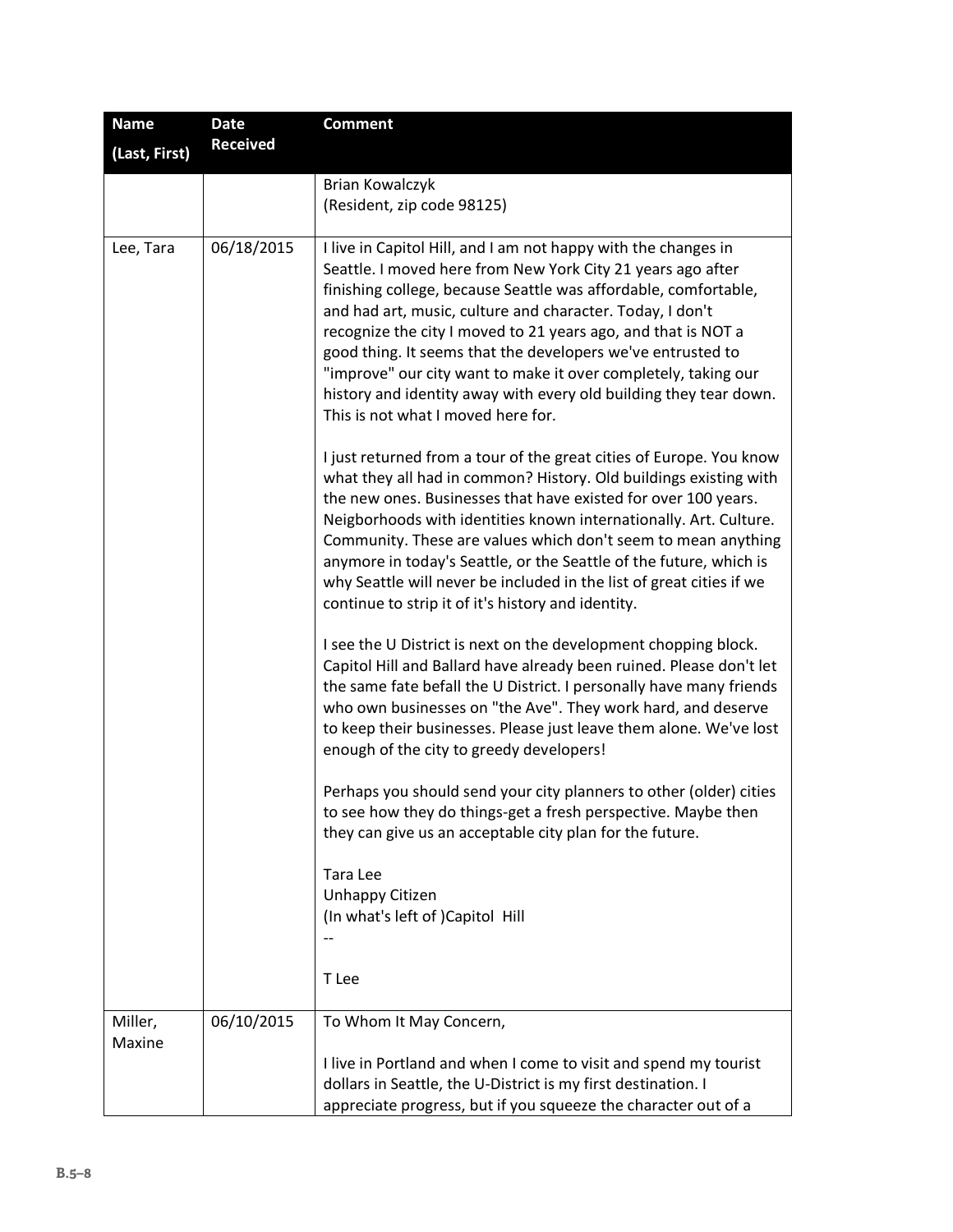| <b>Name</b>       | <b>Date</b>     | <b>Comment</b>                                                                                                                                                                                                                                                                                                                                                                                                                                                                                                                                                                                                                                                                                                                                                                                                                                                                                                                                                                                                                                                                                                                                                                                                                                                                                                                                                                                                                                                                                                                                                                                                                                                                                                                                                                                                                                                                                                                                                                                                                                                                                                                                                                                                                        |
|-------------------|-----------------|---------------------------------------------------------------------------------------------------------------------------------------------------------------------------------------------------------------------------------------------------------------------------------------------------------------------------------------------------------------------------------------------------------------------------------------------------------------------------------------------------------------------------------------------------------------------------------------------------------------------------------------------------------------------------------------------------------------------------------------------------------------------------------------------------------------------------------------------------------------------------------------------------------------------------------------------------------------------------------------------------------------------------------------------------------------------------------------------------------------------------------------------------------------------------------------------------------------------------------------------------------------------------------------------------------------------------------------------------------------------------------------------------------------------------------------------------------------------------------------------------------------------------------------------------------------------------------------------------------------------------------------------------------------------------------------------------------------------------------------------------------------------------------------------------------------------------------------------------------------------------------------------------------------------------------------------------------------------------------------------------------------------------------------------------------------------------------------------------------------------------------------------------------------------------------------------------------------------------------------|
| (Last, First)     | <b>Received</b> |                                                                                                                                                                                                                                                                                                                                                                                                                                                                                                                                                                                                                                                                                                                                                                                                                                                                                                                                                                                                                                                                                                                                                                                                                                                                                                                                                                                                                                                                                                                                                                                                                                                                                                                                                                                                                                                                                                                                                                                                                                                                                                                                                                                                                                       |
|                   |                 | neighborhood then there's no reason to come there and pump<br>my money into your city. I oppose your "upzone" proposals<br>vehemently.                                                                                                                                                                                                                                                                                                                                                                                                                                                                                                                                                                                                                                                                                                                                                                                                                                                                                                                                                                                                                                                                                                                                                                                                                                                                                                                                                                                                                                                                                                                                                                                                                                                                                                                                                                                                                                                                                                                                                                                                                                                                                                |
|                   |                 | Sincerely,<br><b>Maxine Miller</b>                                                                                                                                                                                                                                                                                                                                                                                                                                                                                                                                                                                                                                                                                                                                                                                                                                                                                                                                                                                                                                                                                                                                                                                                                                                                                                                                                                                                                                                                                                                                                                                                                                                                                                                                                                                                                                                                                                                                                                                                                                                                                                                                                                                                    |
|                   |                 | maxine_miller@comcast.net                                                                                                                                                                                                                                                                                                                                                                                                                                                                                                                                                                                                                                                                                                                                                                                                                                                                                                                                                                                                                                                                                                                                                                                                                                                                                                                                                                                                                                                                                                                                                                                                                                                                                                                                                                                                                                                                                                                                                                                                                                                                                                                                                                                                             |
| Nowicki,<br>Gayle | 06/18/2015      | Hello!<br>I am writing in to comment on particular on the EIS for the                                                                                                                                                                                                                                                                                                                                                                                                                                                                                                                                                                                                                                                                                                                                                                                                                                                                                                                                                                                                                                                                                                                                                                                                                                                                                                                                                                                                                                                                                                                                                                                                                                                                                                                                                                                                                                                                                                                                                                                                                                                                                                                                                                 |
|                   |                 | University District. I own and run the Gargoyles Statuary a unique<br>and established business on the Ave. in the U-District. We have<br>been in business for 23 years now and have seen the Ave. & U-<br>District go through many changes both bad and good. The U-<br>District is a multicultural and diverse home to many small<br>businesses and people that can afford to do business & live in this<br>ever changing environment. I am worried about losing my space<br>after all of these years building my business and working very<br>hard and diligently in my community $\sim$ if they upzone the U-<br>District as to one of the proposals given in the EIS that allow<br>developers to raise 340 foot towers on the Ave. it will radically<br>change our community and displace many of its small businesses<br>and residents~ it will make the U-District a cavernous, dark, and<br>sterile place like so many parts of the new Seattle like South Lake<br>Union which many people are unhappy with and avoid. I agree<br>that with rapid transit coming to our area there is a need for<br>more housing but please take it off of the Ave ~ and keep the<br>historic flavor of the Ave. intact. Please maintain & preserve the<br>Ave.'s retail core by not ripping it apart and allowing the<br>developers to take away its rich character and history. I wake up<br>every day worried and stressed that the home I have established<br>for my business may be taken away. My business deals with<br>history & art and people come from all over the world to visit us<br>in the U-District and love our unique and vibrant neighborhood $\sim$<br>I am hoping that the city and its planners will recognize the rich<br>history of the U-District and not let that be permanently<br>destroyed. We cannot go back when our beautiful buildings are<br>knocked down ~ I plead that the Ave. Upzone not be approved &<br>they take more time and study how the new development can<br>work within our current architecture to keep our small businesses<br>thriving and be a triumphant neighborhood that maintains its<br>historical integrity unlike so much of the development happening<br>in our beautiful city. |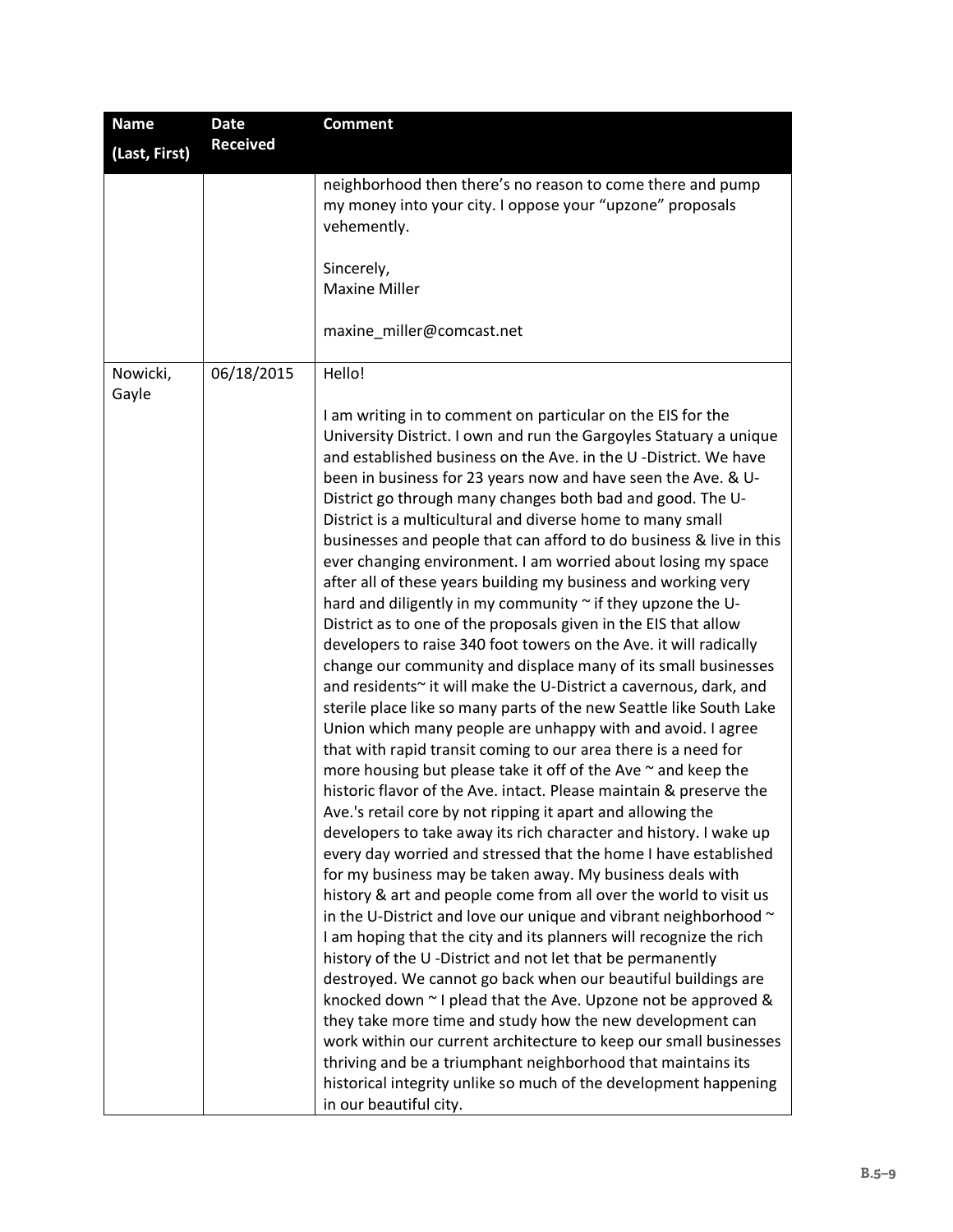| <b>Name</b>       | <b>Date</b>     | <b>Comment</b>                                                                                                                                                                                                                                                                                                                                                                                                                                                                                                                                                                                                                                                                                                                                                                                                                                                                                                                                                                                                                                                                                                                                                                                                                                                                                                                                                                                                                                |
|-------------------|-----------------|-----------------------------------------------------------------------------------------------------------------------------------------------------------------------------------------------------------------------------------------------------------------------------------------------------------------------------------------------------------------------------------------------------------------------------------------------------------------------------------------------------------------------------------------------------------------------------------------------------------------------------------------------------------------------------------------------------------------------------------------------------------------------------------------------------------------------------------------------------------------------------------------------------------------------------------------------------------------------------------------------------------------------------------------------------------------------------------------------------------------------------------------------------------------------------------------------------------------------------------------------------------------------------------------------------------------------------------------------------------------------------------------------------------------------------------------------|
| (Last, First)     | <b>Received</b> |                                                                                                                                                                                                                                                                                                                                                                                                                                                                                                                                                                                                                                                                                                                                                                                                                                                                                                                                                                                                                                                                                                                                                                                                                                                                                                                                                                                                                                               |
|                   |                 | Thank you very much!!!<br>Gayle Nowicki<br>Owner<br>Gargoyles Statuary<br>206/632-4940                                                                                                                                                                                                                                                                                                                                                                                                                                                                                                                                                                                                                                                                                                                                                                                                                                                                                                                                                                                                                                                                                                                                                                                                                                                                                                                                                        |
| Nowicki,<br>Trudy | 06/18/2015      | To City Planners,<br>My wife Trudy and I are lifelong residents of the Detroit, Michigan<br>area but proudly consider Seattle our 2nd home. It is the home<br>of our daughter, a small business owner and our son, an<br>elementary school teacher in the Seattle School District along<br>with his family, including our 3 grandchildren.<br>We visit Seattle several times a year and spend a great deal of<br>time exploring the beautiful, historic and diverse neighborhoods<br>that make Seattle so appealing. Our daughter's shop has been on<br>the "Ave" in the U-District for over 20 years. "Gargoyle Statuary"<br>has been a mecca for area artists to display and market their<br>work.<br>The "Ave" is the home to a mix of cultures and diversity with a<br>uniqueness that brings visitors from far and near. The EIS<br>proposal for Up Zoning to 340 foot towers or even the 65 foot<br>buildings on the Ave will displace and destroy small businesses<br>and irrevocably change the beautiful mix of cultures and the<br>entrepreneurial and creative spirit that characterizes the "Ave".<br>We urge you to reject these proposals to dismantle the creative<br>small business atmosphere in the U-District, and help preserve<br>the diversity and history that has made Seattle distinctively great.<br>Sincerely,<br>Mike & Trudy Nowicki<br>36124 Eaton Drive<br>Clinton Twp., MI 48035<br>trudynowicki43@wowway.com |
| Perri, Joe        | 06/10/2015      | I oppose the upzone proposals for The U-District and would like<br>them to Maintain the "historic retail core" on the "Ave" by not<br>allowing this to happen.                                                                                                                                                                                                                                                                                                                                                                                                                                                                                                                                                                                                                                                                                                                                                                                                                                                                                                                                                                                                                                                                                                                                                                                                                                                                                |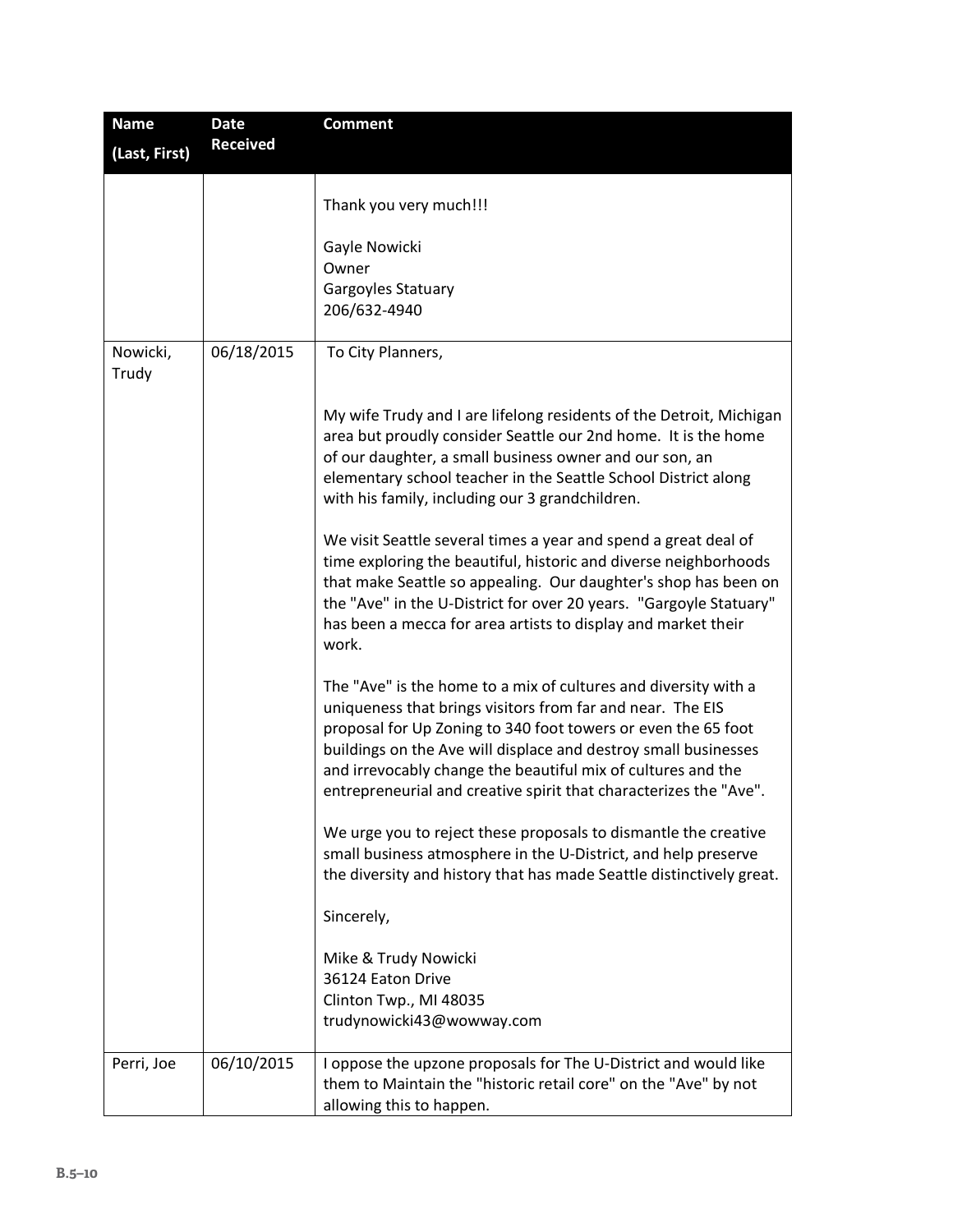| <b>Name</b>      | Date            | <b>Comment</b>                                                                                                                                                                                                                                                                                                                                                                                                                                                                                                                                                                                                                                                                                                                                               |
|------------------|-----------------|--------------------------------------------------------------------------------------------------------------------------------------------------------------------------------------------------------------------------------------------------------------------------------------------------------------------------------------------------------------------------------------------------------------------------------------------------------------------------------------------------------------------------------------------------------------------------------------------------------------------------------------------------------------------------------------------------------------------------------------------------------------|
| (Last, First)    | <b>Received</b> |                                                                                                                                                                                                                                                                                                                                                                                                                                                                                                                                                                                                                                                                                                                                                              |
|                  |                 | <b>Thank You</b><br>A Small Business Owner in Seattle<br>Joe Perri<br>The Table Server<br>info@thetableserver.com<br>360-516-3124                                                                                                                                                                                                                                                                                                                                                                                                                                                                                                                                                                                                                            |
| Pew, Nancy       | 06/18/2015      | To whom it may concern:<br>I oppose the Upzone proposals made in the EIS studies and do<br>not want the building heights on the Ave to change & especially<br>oppose the building of 340ft towers on the Ave.<br>I hope you will help the U district retain it's small business, human<br>scale environment!<br>Nancy O'leary Pew                                                                                                                                                                                                                                                                                                                                                                                                                            |
| Sioux, Nikki     | 06/15/2015      | I prefer to keep the historic retail core in the university district.<br>Developers have already ruined the rental market in most parts<br>of Seattle, and erected hideous, cheaply-built structures that<br>erode the integrity of our neighborhoods. Don't allow them to<br>exploit students who need to live near campus, and profit further<br>from turning our city into a homogenous strip mall of vertical<br>trash trailers.<br>Sincerely,<br>Nicole Bearden                                                                                                                                                                                                                                                                                         |
| Waters,<br>Keith | 06/18/2015      | As much as I understand the need for some development,<br>overdevelopment is quickly destroying the character of some<br>areas, with Capital Hill being the latest casualty. With the pending<br>loss of Charlie's on Broadway and Edge of the Circle Books, there<br>are fewer and fewer reasons for me to take the time to go up<br>there.<br>This has not happened to the U-District--yet. But I fear that soon<br>the unique flavor of the area will be lost forever and there won't<br>be any reason for me to come into the main core of Seattle any<br>more. I highly value the small businesses there, and I would<br>strongly urge you to maintain the historic retail core. We need<br>small businesses. We need places that aren't all shiny-new- |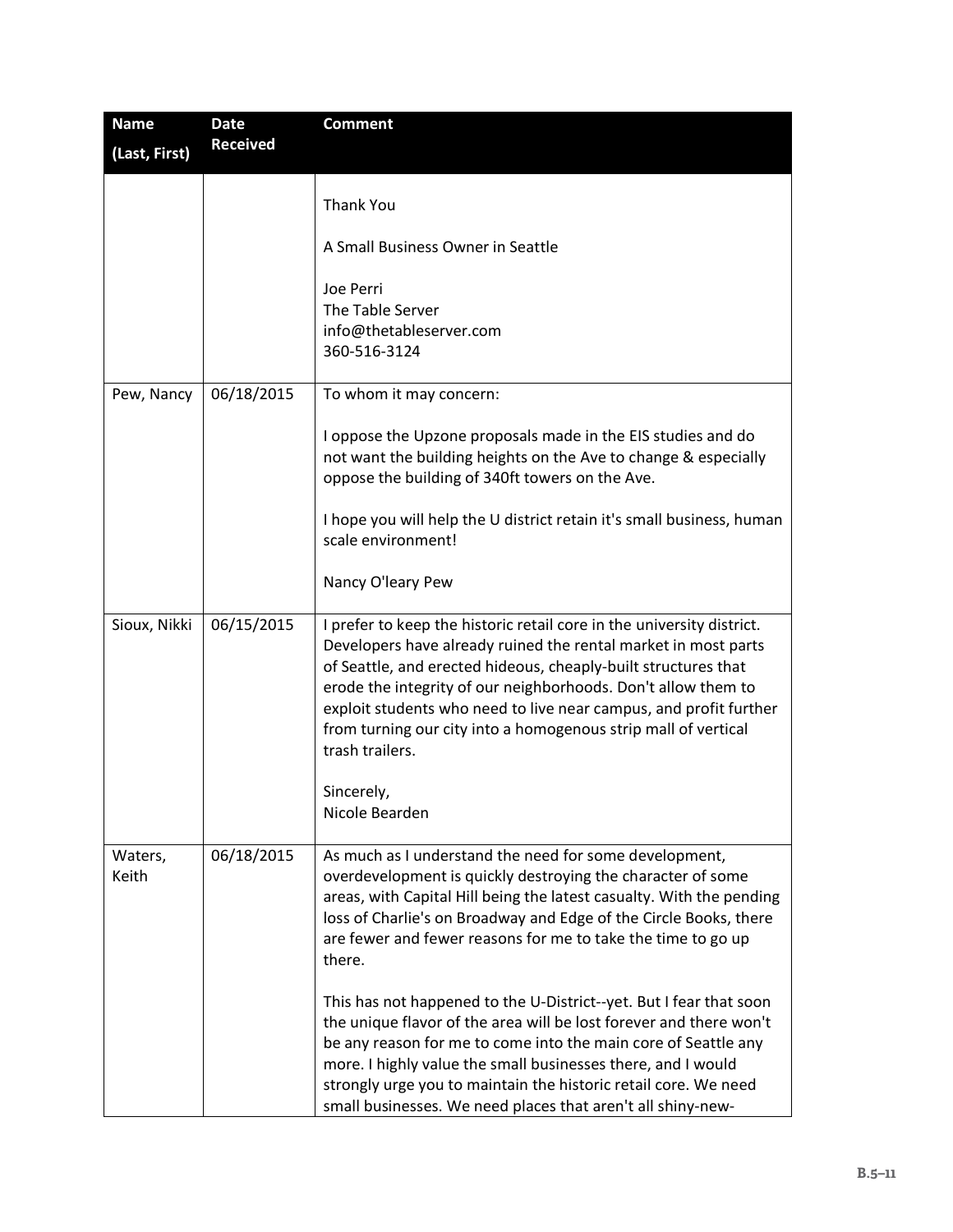| <b>Name</b>          | <b>Date</b>     | <b>Comment</b>                                                                                                                                                                                                                                                                                                                                                                                                                                                                                                  |
|----------------------|-----------------|-----------------------------------------------------------------------------------------------------------------------------------------------------------------------------------------------------------------------------------------------------------------------------------------------------------------------------------------------------------------------------------------------------------------------------------------------------------------------------------------------------------------|
| (Last, First)        | <b>Received</b> |                                                                                                                                                                                                                                                                                                                                                                                                                                                                                                                 |
|                      |                 | expensive. Please don't allow these businesses to be forced out.<br>They are not only businesses, but also people's livlihoods and<br>community centers.                                                                                                                                                                                                                                                                                                                                                        |
|                      |                 | Sincerely,                                                                                                                                                                                                                                                                                                                                                                                                                                                                                                      |
|                      |                 | <b>Keith Waters</b><br>claymonsterman@yahoo.com                                                                                                                                                                                                                                                                                                                                                                                                                                                                 |
| Wilkins,<br>Steve    | 06/17/2015      | Please see the attached letter with my comments from 4/21/14<br>regarding your request for 'last call for DEIS comments.                                                                                                                                                                                                                                                                                                                                                                                        |
|                      |                 | The only change in fact in this letter is the FEIS for the University<br>District has been published and contested before the hearing<br>examiner. Despite years of community input regarding our<br>neighborhood movement from Urban Center to Transit Center<br>the FEIS chose to make no mitigation.                                                                                                                                                                                                         |
|                      |                 | Sincerely,                                                                                                                                                                                                                                                                                                                                                                                                                                                                                                      |
|                      |                 | <b>Steve Wilkins</b><br>6/17/15                                                                                                                                                                                                                                                                                                                                                                                                                                                                                 |
|                      |                 | --                                                                                                                                                                                                                                                                                                                                                                                                                                                                                                              |
|                      |                 | [no attachment. -NY]                                                                                                                                                                                                                                                                                                                                                                                                                                                                                            |
| Williams,<br>Grayson | 06/18/2015      | Hello,                                                                                                                                                                                                                                                                                                                                                                                                                                                                                                          |
|                      |                 | I am writing to express my opposition to the Upzone proposals<br>made in the EIS studies. I do not want the building heights to<br>change on University Avenue, and especially oppose the building<br>of 340ft towers. I feel that preservation of affordable small<br>businesses is important for the character of the neighborhood,<br>especially considering its student demographic. I also feel that<br>Seattle can ill afford to lose another historic neighborhood. Thank<br>you for your consideration. |
|                      |                 | <b>Grayson Williams</b><br>Seattle, WA 98121                                                                                                                                                                                                                                                                                                                                                                                                                                                                    |
| Winberry,<br>Erica   | 06/18/2015      | To whom it may concern:                                                                                                                                                                                                                                                                                                                                                                                                                                                                                         |
|                      |                 | As a current Seattlite and UW grad, I oppose the Upzone<br>proposals made in the EIS studies and do not want the building                                                                                                                                                                                                                                                                                                                                                                                       |